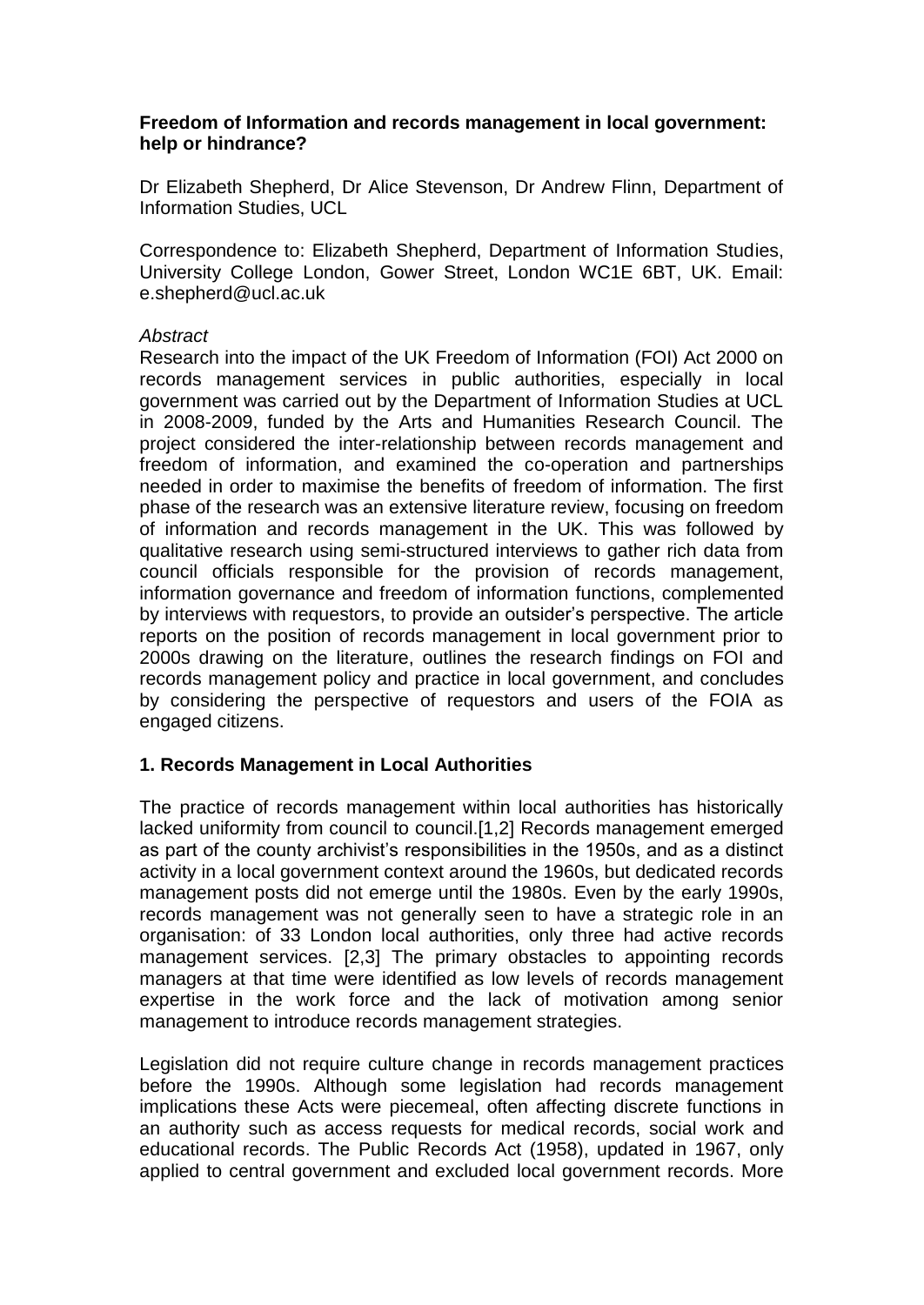specific to local government record management practices, the Local Government (Records) Act (1962) conferred limited discretionary powers for local authorities to provide certain archives services, the Local Government Act (1972) section 224 required local authorities to 'make proper arrangements with respect to any documents that belong to or are in the custody of the council of any of their officers', and the Access to Information (Local Government) Act (1985) included guidelines for retaining council minutes and associated background documents. These pieces of legislation provided limited incentives for authorities to manage their records within an accountable system and few legal requirements for compliance. During a 2003 UK National Archives (TNA) consultation on the possibility of new records legislation, local authorities noted the ineffectiveness of existing legislation in compelling local authorities to prioritise records management. [4]

Prior to the 1990s, therefore, the development of records management in local government can be characterised as slow and failing to flourish. Yet, in the 1990s writers identify a 'renaissance' in local government records management, in spite of earlier failures. [3] Research by Davies and Ellis showed that within local government the number of posts advertised for qualified records managers rose from 0 in 1993 to 17 in 2001, with an increase identifiable each consecutive year. [5] Many reasons were attributed to this advance, including the changing organisational structure of authorities, increased use of ICT, improvements in records management training on university courses, and the development of performance indicators and quality initiatives. The Local Government Act (1999), for example, committed local authorities to develop long-term forward looking policies; to consult the communities they serve in order to deliver services; to deliver efficient services to high standards; and to make full use of information technology in delivering those services. The latter is often discussed with reference to the egovernment agenda, which set government departments the target of making all government services available electronically by 2005. This had clear implications for electronic document and records management systems (EDRMS) and certainly, records management was perceived by some to lie at the heart of this agenda, presupposing that there would be radical changes in local government practice. [6]

Surveys of the sector in early 2000s, however, suggest that many authorities still struggled to establish records systems and the formal management of digital records in particular was still lacking. TNA, for example, noted in the report on their 2003 consultation that 'many responses expressed concern that at present there was little or no coherent records management provision within many authorities'. [4] These weaknesses were highlighted by inquiry reports, such as the *Victoria Climbié Inquiry Report*, which specifically criticised poor records management practices. [7] Practitioners reported to Whitman, McLeod et al that it had taken such publicly visible inquiries to promote awareness of and real changes in record management practices in social services. [8] Again, however, rather than a full, institution-wide reform of practices, attention focused on discrete records management practices in certain departments.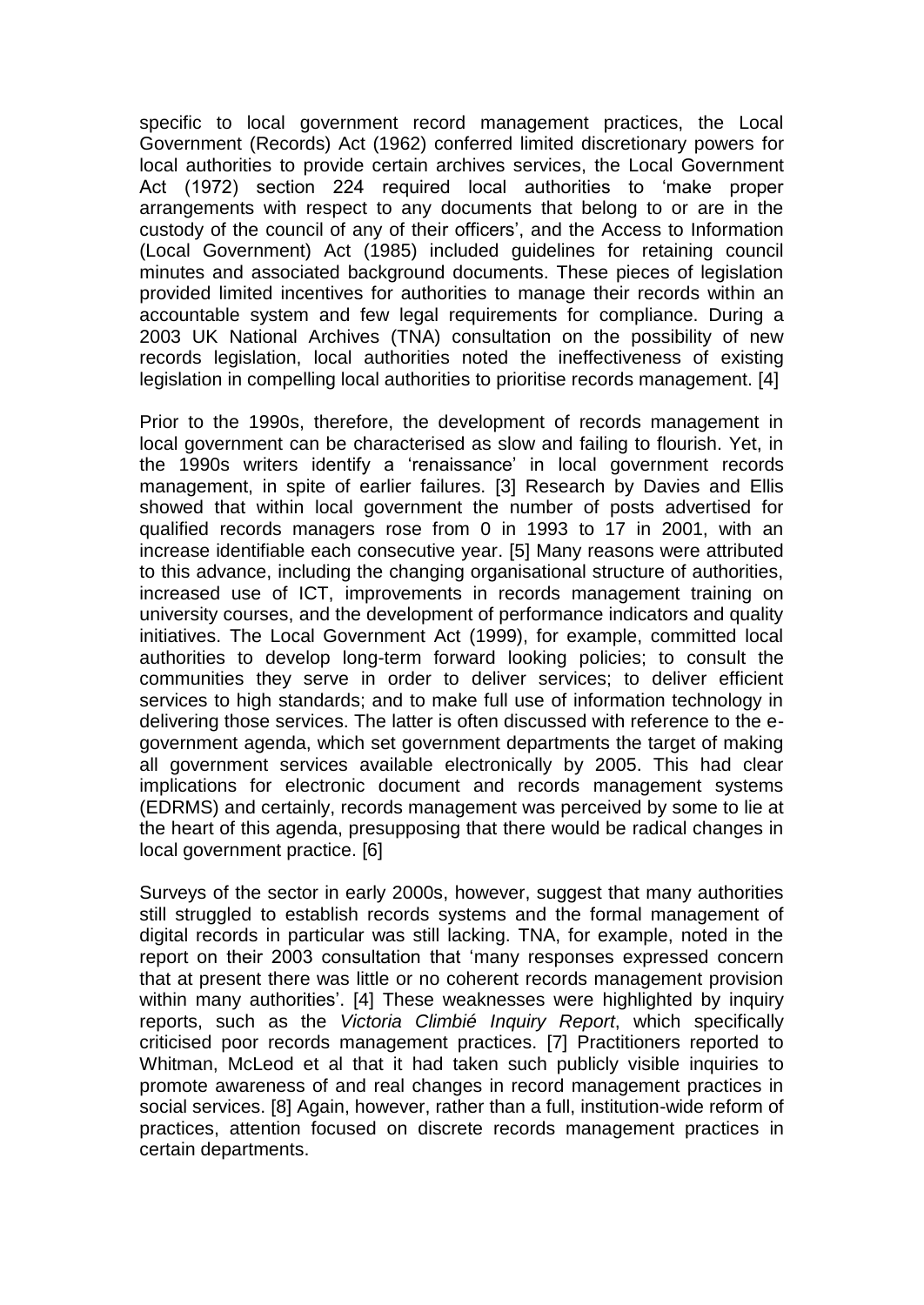Digital records management was especially underdeveloped. According to Barata in 2002, local authorities 'had yet to make any significant progress'. [9] Changes could be seen in ICT rather than in digital records management itself:

E-Government activities concentrate on customer-focused services and expanding contact with users. Most efforts to date have focused on the front end, including developing Web-enabled interfaces and improving the search and retrieval aspects of customer relationship management systems. Back office services are struggling to meet demand. The broader issues of records management are often being ignored, particularly in local authorities. For some it would appear that there is a general belief that implementing a commercial document management system to underpin customer relationship services will equate with better records management. This reflects a poor understanding of the aims and benefits of records management, which is broader than document management, and the abilities of the technology employed. [9]

Barata's findings echoed the National Audit Office's review of the first year of electronic government implementation in England. [10] They found too much emphasis on the implementation of front-end systems amongst English authorities and not enough on re-engineering local government across the entire range of processes and systems. Key questions were also raised over the sustainability of the electronic government agenda in terms of both the physical (people, finance and technical infrastructure) and non-physical resources (skill, plans and strategies) available to authorities. Benyon-Davies noted in Welsh local authorities the over-emphasis of e-government initiatives on front end systems. [11] One possible reason for this lack of attention to more holistic systems may be the perceptions of and attitudes to the kinds of changes that are necessary in organisations to comply with initiatives such as e-government. For example, immediate reactions to the demands of egovernment reforms tended to identify the need for technological change, such as providing access to information via the website. Yet, as has been argued by McLoughlin and Cornford, there are social dimensions to technological change which tend to be overlooked and neglected, including institutional context and organisation structures. [12] The diversity of structures and organisational configurations in local government suggest that changes to information systems are equally variable. These insights are also relevant to records management, as Barata suggests, since records and record systems are one product of the processes, technology and people in an organisation, and as the research results show, human factors are as important as system factors in the smooth operation of FOI. [9]

The publication of the first international standard for records management in 2001, ISO15489, [13] might have been expected to address wider scale improvements to records management systems and procedures, since it provides 'an officially endorsed benchmarking model of best professional practices for global emulation'. [14] However, an investigation by McLeod of the use of the standard in UK organisations suggested that the impact of the standard on records management practices had been limited, 'medium to low',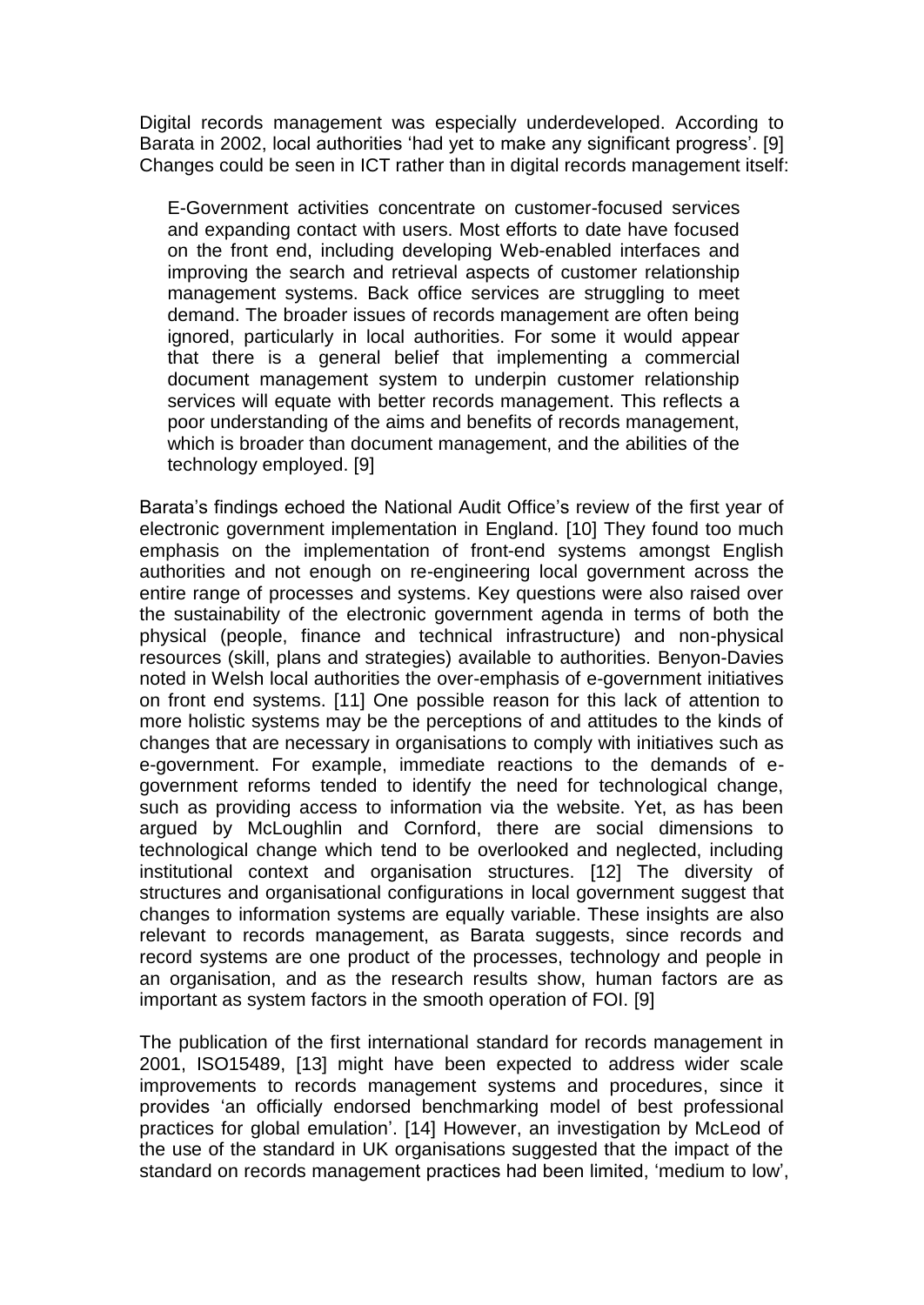and that it was the Freedom of Information Act that had the highest profile in driving change in this area and was the legislative catalyst for change in records management. [15, 16, 17, 18]

The UK Freedom of Information Act 2000 came fully into force in January 2005. The UK FOI Act covers England and Wales and UK government. There is separate legislation for Scotland (the Freedom of Information (Scotland) Act 2002). The Lord Chancellor's Code of Practice on the management of records [19, 20] published in compliance with FOIA (s 46), asserted that effective records management helps public authorities to meet their obligations under FOI. Although promoted among records management professionals and given prominence at the time of publication, in retrospect it can be argued that the Code's high level approach, and therefore inevitably generalised guidance, left a gap which resulted in a lack of the detailed guidance local authorities needed to implement records management in practice. The Code itself is not compulsory, but it is held to be best practice. Nevertheless, the Information Commissioner's Office (ICO) can intervene in cases where public authorities are found to be failing to meet expected standards of good practice by providing advice, carrying out assessments, issuing Practice Recommendations, and publicising positive and negative aspects of cases. [21] Research by the Constitution Unit at UCL, and by the ICO, suggested that general improvements in records management were a positive effect of FOI compliance. [22,23,24,25,26,27] Similarly positive reports of the impact of FOI on public authorities were noted for Scotland where 74% of respondents in one survey claimed that records management had improved. [28,29] The *FOI Journal* reported that 'the FOIA has led to a surge in interest in the maintenance of electronic and paper records' and that public authorities had shown 'a marked increase in interest in records management as a general business issue'. [30]

However, these results assumed that respondents were fully aware of what records management meant in practice. and there was little specific evidence for the actual ways in which records management in local authorities had improved to support these general assertions. As reported by the Constitution Unit in 2007 in a consultation for the Audit Commission,

… what we can safely say is that there are no statistics, no hard evidence, either on the improvement that FOI has actually generated in records management or in the present state generally among local authorities. [27]

# **2. Research project and methodology**

It was against this background that University College London (UCL) ran a research project over 12 months in 2008-2009, funded by the UK Arts and Humanities Research Council, which examined what the impact of the UK FOIA had been on records management services in local government. The researchers investigated how well records management services had prepared for and coped with the first three years of FOI implementation; what contribution records management services make to the ability of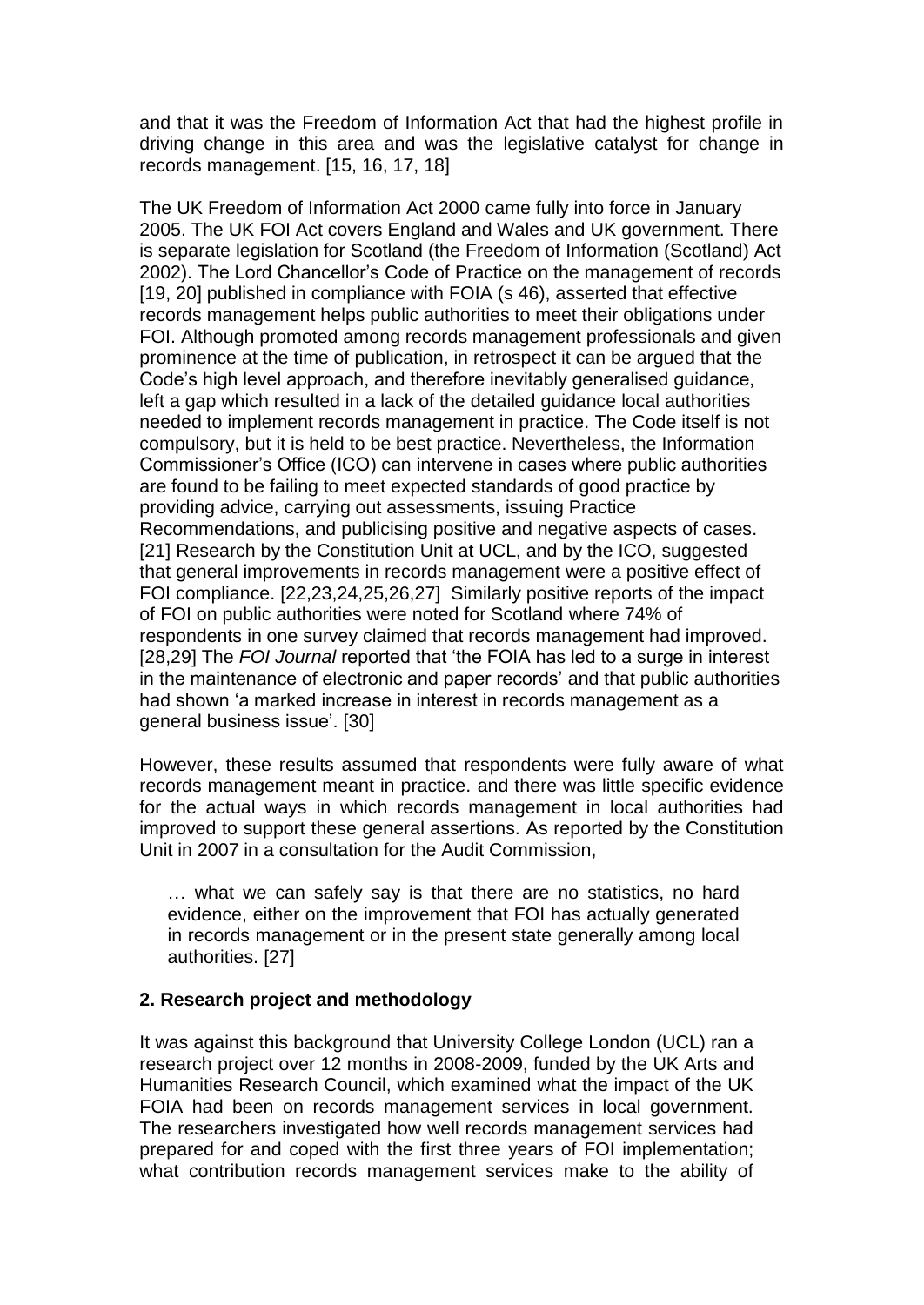public authorities to comply with the FOIA; and how the user experience of FOI is affected by the management of records. The research sought to discover the impact of FOI and its link with records management from the three perspectives of records managers, institutional FOI policy managers and FOI requestors and user communities.

The study concentrated on the FOI experience of local authorities. Local government was chosen partly because of weaknesses in the management of records noted above. Evidence to the Constitutional Affairs Select Committee in the House of Commons [31] reported that local authorities had less support than other sectors for FOI implementation. They 'rely on networks and regional groups', unlike central government they 'do not have a clearing house' and have 'no hierarchy of support and advice'. In addition, 'local authorities are still working on records management, the vast majority still do not have a corporate records management system'. Yet they deal with a high volume of FOI requests on a wide range of subjects.

Following an extensive literature review [32], qualitative research methods were adopted in order to explore the issues from the perspective of the respondents based on their work context. The complexity and diversity of local government structures suggested that the organisation of FOI and records management activities in different institutional contexts would have an impact on the relationship between the two. Semi-structured interviewing was the main data collection method, which although time consuming has worked well in similar research [33].

The research focused on the south east of England, including London, which provided a study pool of 52 institutions, with examples of both small and large organizations, with and without dedicated records management professionals. Potential interview participants among local authority officers for all of these authorities were identified with the help of the London Information Rights Forum and contacted initially by email with a link to a short survey, which included a question about whether the respondent was willing to be interviewed. We also sent the same email to each authority's general FOI request email address. All of those who responded positively were followed up. It was envisaged that ten interviews would be conducted with records managers and ten with FOI policy managers. In reality it was found that in many local authorities individuals held dual responsibilities, whilst in others the roles of FOI and records management were seen in the broader context of information governance with individuals fulfilling a wide job specification. A total of 22 interviews with 27 individuals from 19 different institutions were conducted. The transcribed interviews were uploaded into the qualitative computer software NVivo v7 to assist data analysis. One bias in the data to be acknowledged is how long those interviewed had been employed in their councils. In three cases (cases 5, 10 and 22) the interviewee had been employed in the same council for over ten years and in nine cases (cases 2, 3, 6, 11, 12, 13, 16, 19 and 21) the period of employment had been between five and ten years. These individuals had a longer-term view of before and after the implementation of the FOIA, compared with those who had been hired in preparation for FOI (cases 1, 4, 7, 15 and 17) or to cope with FOI post-2005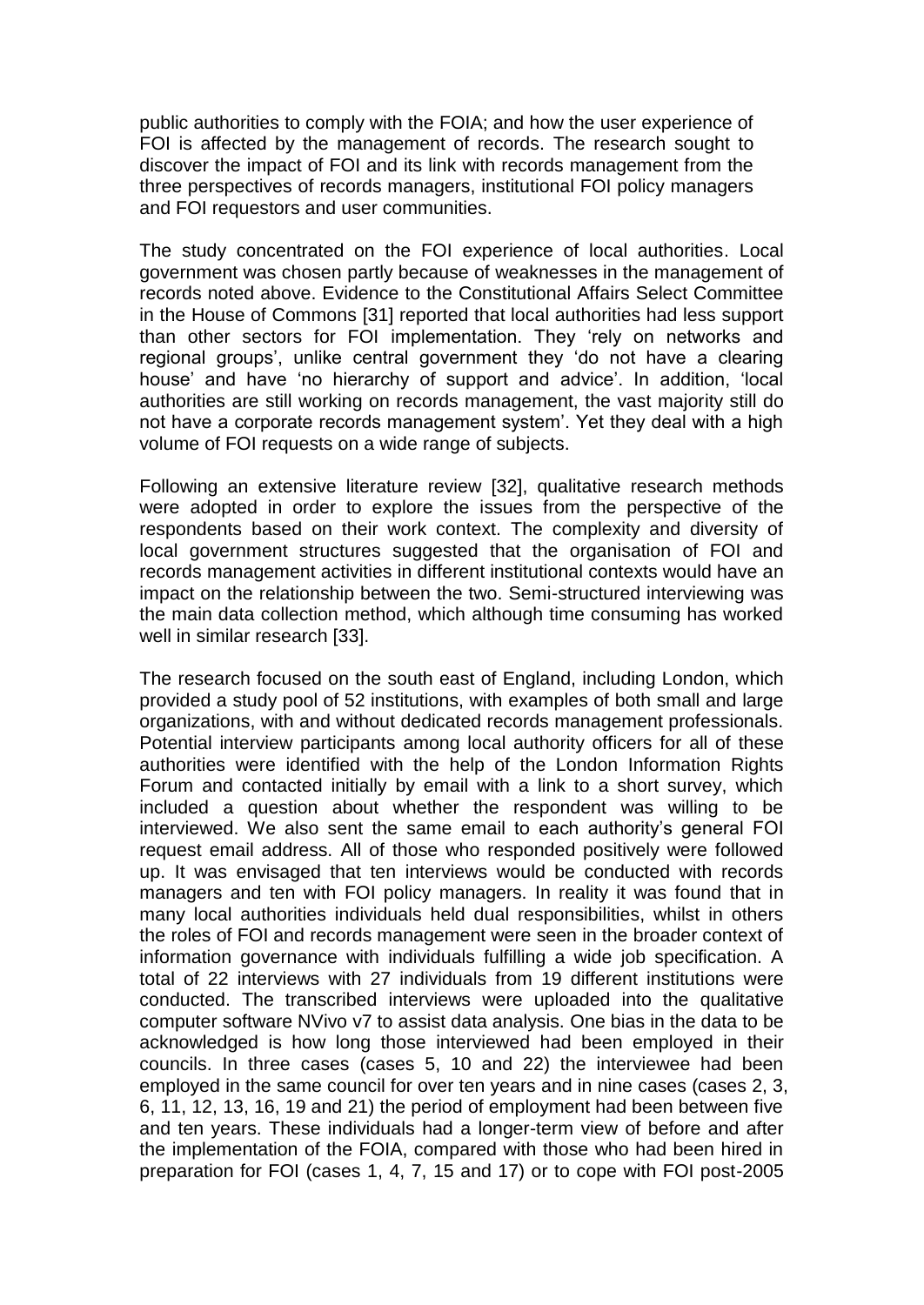(cases 8, 9, 14, 18 and 20). Interviewees' job responsibilities also affected their answers: the responses given by those with purely FOI or data protection responsibilities often displayed a more generalized notion of 'information', rather than of records management.

The second part of the data collection concentrated on FOI requestors and users. We envisaged running focus groups with individuals from requestor groups that had made multiple requests under FOIA, since we believed that they would have an informed perspective and would have comparative experience of making requests from different councils. Inevitably their views would also be in a sense 'expert' and not representative of a less experienced public. From phase one of the data collection, three main groups of requestor communities were identified by our interview respondents: journalists were mentioned most frequently as users of the Act (cases 2, 6, 7, 8, 9, 10, 11, 13, 16 and 18), with political researchers, including local councillors, Members of Parliament and their researchers (cases 9, 11, 13 and 16) mentioned four times, and campaign groups four times (cases 5, 8, 12 and 17). These groups match those identified in other research [22]. Representatives of the three groups were identified, but it proved difficult to attract participants to focus groups. As a result, telephone interviews were adopted as an additional data collection strategy. Eleven interviews (9 by telephone, 2 in a focus group) were held with journalists, political researchers, campaigners, a business user and private individuals.

# **3. Research findings**

The organisation of FOI and records management functions in local authorities in our study varied considerably. In three cases among the 19 institutions in our sample, no individual had corporate records management responsibilities nor was records management a recognised corporate programme (cases 2, 20 and 22). Sometimes, whilst there was no formally acknowledged records management function, individuals looked after corporate records management alongside other duties. In those cases where records management was identified as a discrete function it was organised in a variety of ways. In nine cases, records management was linked specifically with FOI and both functions worked from the same directorate, sometimes looked after by a single individual, sometimes as part of a team. In others, the two were placed in separate directorates with varying degrees of interaction and interdependence between them. The designated parent directorate also varied: records management was most often found in an IT department (eight cases), followed by the more 'traditional' home within archives or libraries (although in a directorate like Adults and Communities), whilst FOI was most frequently located in a legal department. New job titles and functional descriptions were also observed, in particular the concept of information governance, which emerged in several cases (cases 1, 2, 9, 11, 19) as an umbrella for FOI-related activities. It was defined by one interviewee as:

"…information governance covering the RM side and compliance and legislation and so forth."

[Interview 1] *Corporate Information Manager, London Borough*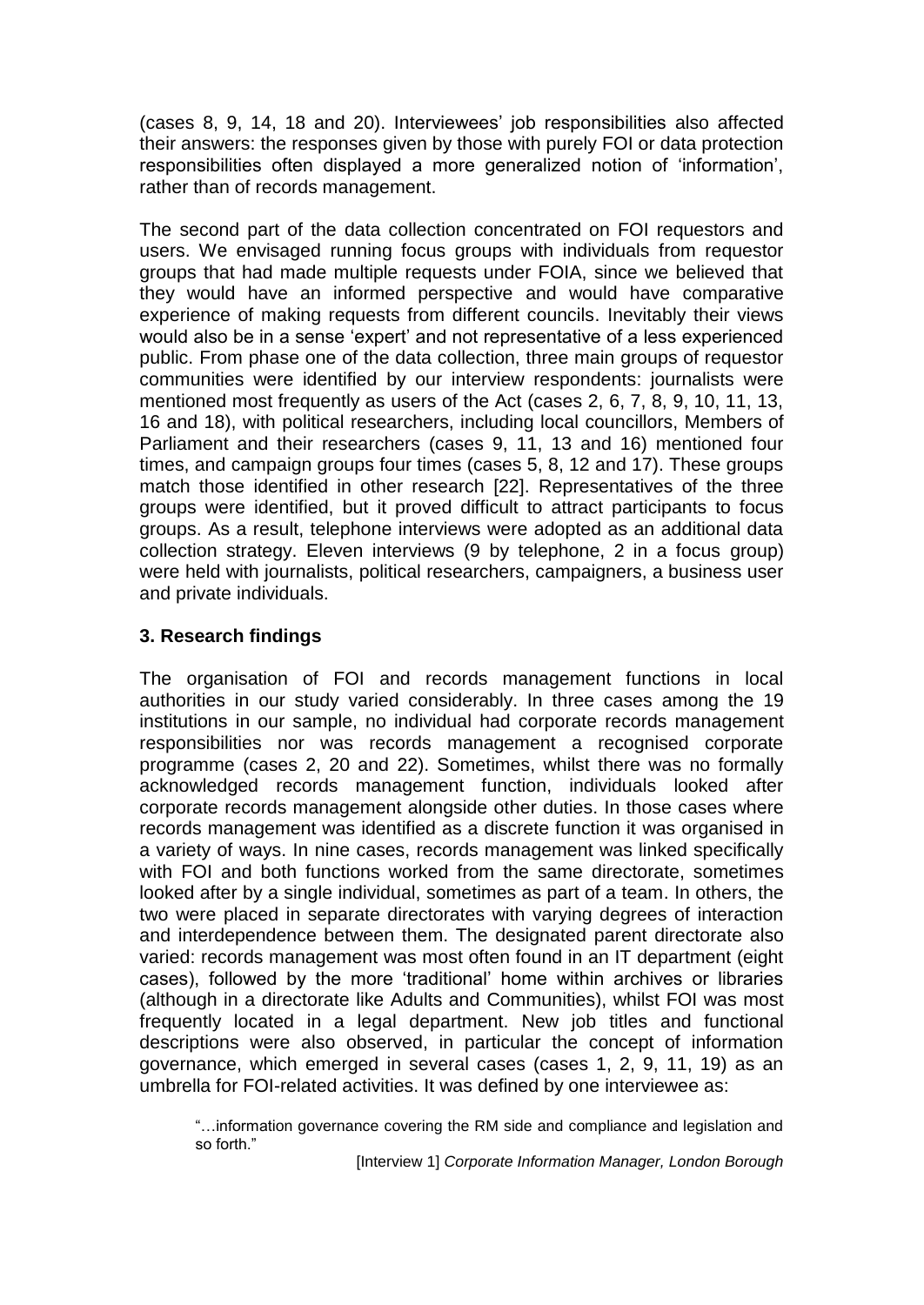These different departmental contexts affect the relationship between records management and FOI. The evidence from our interviews and focus group suggests that the most effective combination appears to place FOI and records management together in the same team, with different individuals having corporate responsibility for each. [34] In this arrangement, the functions can often be situated within the broader frame of information management and governance for more dynamic, sustained, coherent approaches to information, as the overlaps between records management, knowledge and information management and information governance are considerable.

Two previous articles have reported study findings relating to policy and the management of FOI and records functions in local government [34] and the implications for records management good practice [35]. Those articles reported the importance of senior management leadership both for effective FOI and for records and information management to embed the FOI/records management relationship and to provide resources. Resourcing records management continues to be a problem, especially for the appointment of dedicated staff and also for awareness raising and training of all council staff in records management practices. Our data suggests that in general our case study authorities coped with the introduction of FOI in spite of the variation of resources devoted to it, and that few felt that there had been any major compliance problems. This present article focuses in particular on the user perspective and emphasizes the importance of engaging in a dialogue with requestors to help them to understand how to use FOIA effectively as engaged citizens.

# **4. How is the user experience of FOI affected by the management of records?**

The inherent assumption in the original Code of Practice under section 46 [19] was that effective records management would be helpful in implementing the FOIA. Some councils did respond to the need to find information more efficiently in order to disclose it under FOI by organising their records better, especially in departments which were receiving a greater number of FOI requests where the argument about the link between FOI and good records management carried more weight. In general, this is good practice as set out in the Code and benefits requestors who are consequently more likely to get a timely, full and accurate reply to their request. However, a few of our respondents suggested that there is one way in which better records management can be detrimental to FOI from the requestors' perspective, since it results in more rigorous implementation of agreed retention schedules. As councils organise their records more efficiently, they develop and implement records retention schedules more consistently. As more records are disposed of in line with retention schedules, the pool of information available to requestors becomes more restricted. Many councils reported that they were now destroying more, not in response to FOI specifically but as a result of better records management: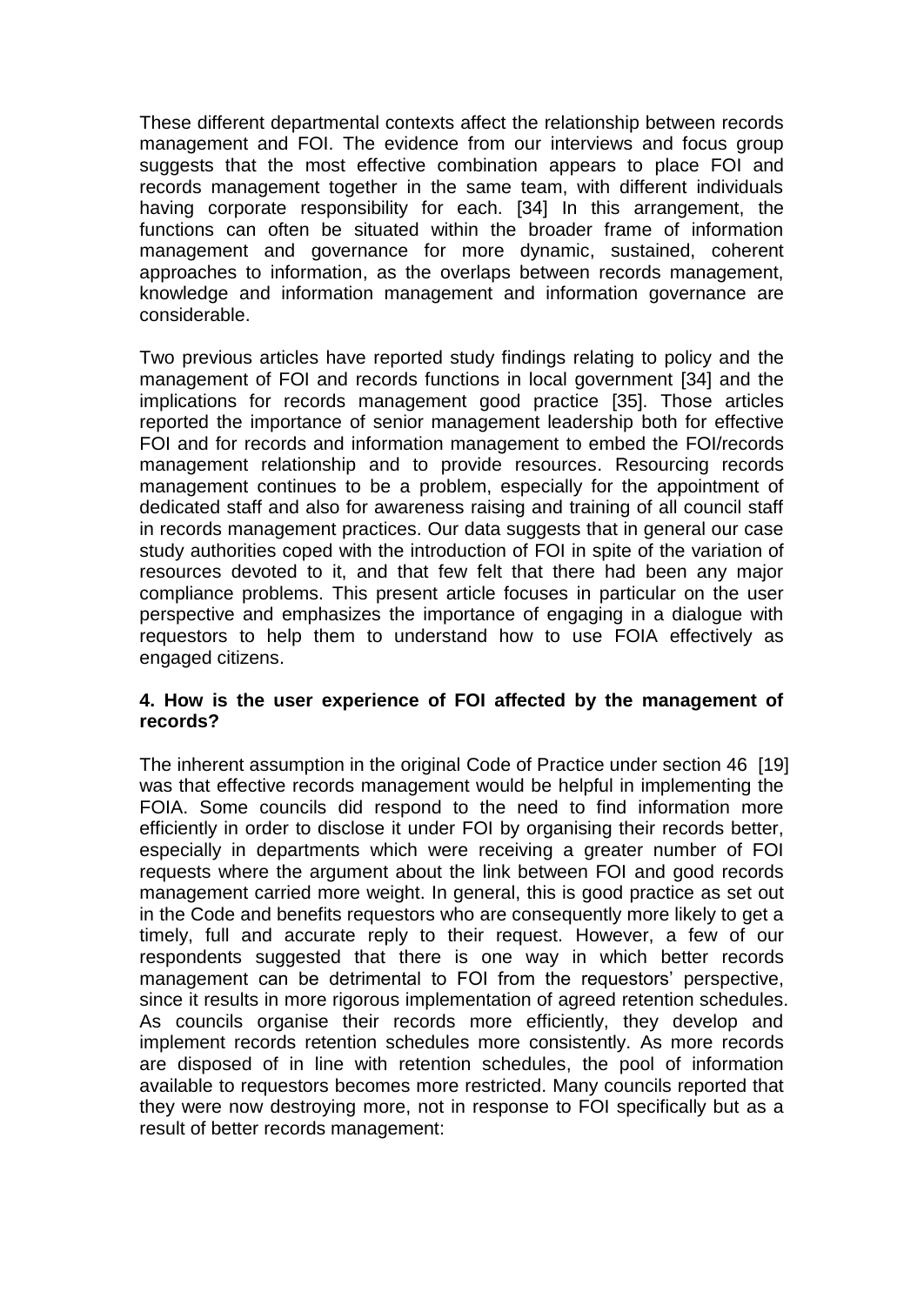"[departments] where there is a lot of FOI interest are far leaner than where there isn't, because obviously when we've not had FOI interest we can't use it as a driver … three years in, and some departments or units have not had a single FOI request they've had to deal with. So they're saying, well you might have got away with it … and saying 'this is disclosable under FOI, we're three years in and I've not had a request so this is not a priority'"

[Interview 5] *Records Manager, County Council*

"It's not uncommon that we don't have what's been asked for. That will become increasingly so as we manage, weed better. Unless people become experts on how the council works."

[Interview 4] *Senior Information Officer, County Council*

This also highlights a further issue, namely the mismatch between the council's internal structure and knowledge of records management on the one hand, and the requestor's knowledge, making it difficult to pinpoint what the requestor is actually asking for. The requestor's ability to frame their request accurately affects the successful outcome of the request and although public authorities are obliged to provide assistance to the requestor to frame a suitable request, they vary in their willingness to help. More than one interviewee advocated ways in which authorities could better engage with the requestor:

"..actually the problem there was not entering into a fruitful discussion with the applicant. A request was made, you have no information, you have a number of opportunities to engage and you don't do so and only when it gets to an ICO enforcement level do you magically find 1000 pages on. I am sure they could have been found earlier. Was that actually a break down in records management? Well maybe. Maybe not."

[Interview 13] *Principal Information Management Officer, London Borough*

Requestors too emphasized that the best scenario is where there is a productive dialogue and cooperative relationship with the council. Some explained (focus group and requestors 8 and 9) that it was important for them to get the wording as specific and as concise as possible 'because any generality they will use to refuse the request' (focus group) instead of clarifying the request. Requestor 11 described, for instance, the problems she faced getting the questions right in the first place and she was very reliant upon the assistance of councils to identify more precisely what she was seeking, which councils did, but not all were equally helpful. Whilst this requestor was fairly positive about her interaction with FOI officers, requestor 9 expressed frustration at the difficulties in opening a dialogue with FOI officers even though he would specifically ask that they get in touch with him to discuss matters:

"I get in touch and say '20 days have gone past' and they just send me something rather than trying to assist me to narrow it down, or help me achieve what I am looking for because obviously you don't know exactly what form things are kept in."

[requestor 9] *Political Researcher*

A recurring theme was the importance of carefully framing requests for information in order to increase the chances of obtaining what is being sought. This presupposes a good degree of preparation of questions, breaking them down in several parts that can be more easily be addressed. The importance of a cooperative relationship between requestors and local authorities was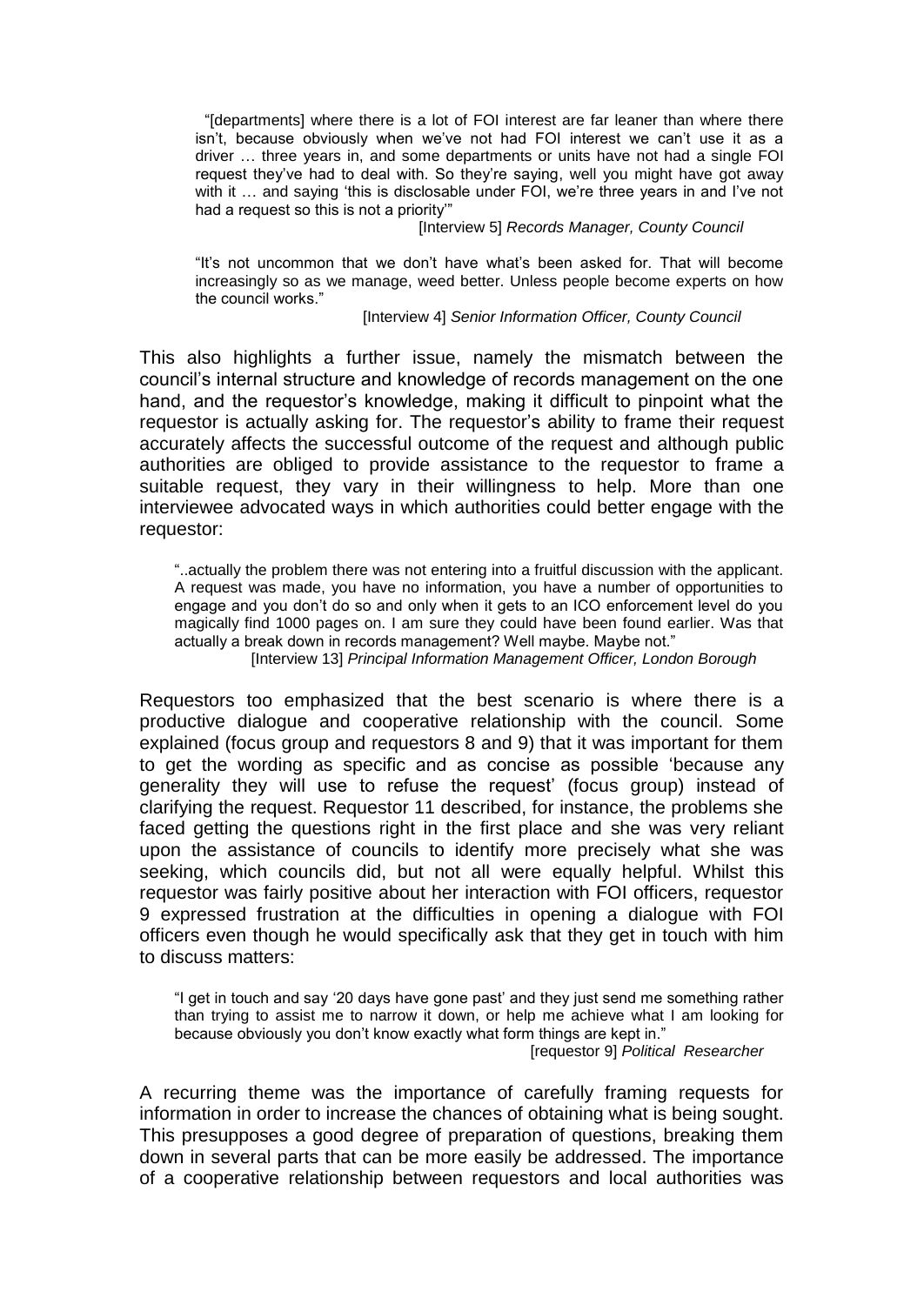emphasised. Successful FoI requests were often founded on experience in making use of the legislation. Given that the most of the individuals that we spoke to were those that had extensive experience of making FOI requests it just serves to highlight the difficulties faced by infrequent or one-off users of the Act who may be unlikely to have any prior knowledge of council structures. This is especially the case for those requestors who gather comparative data from several councils. As one said, 'It's awkward. In some cases different councils have different documents for the same thing' (requestor 1). Longterm cultural change should eventually improve access: FOI is probably helping to make local authorities aware of the importance of releasing relevant information, wherever possible proactively, and to make requestors aware of the potential represented by FOI.

The mismatch between the council's internal structure and the requestor's knowledge also highlights tensions between records management and FOI, with regard to transparency. Whilst it is the aim of the FOIA to increase transparency and accountability, the records management structures that underpin these are often not transparent. Burt and Taylor [28] noted in Scotland that FOI had become more of an internal administrative task than leverage for change, and this was echoed by our interviewees. In several comments made by the interviewees it is clear that records management has increasingly become an internally focused function.

#### "we're not a service delivery type department, we are kind of all the background people" [Interview 16] *Feedback & Information Project Manager, London Borough*

Another example is case 5, in which the records manager conveyed her keenness for her function to move out of the Archives and Community Services area, as she felt that the social inclusion and community-orientated agendas of her current department were too far removed from her internal records management responsibilities. This attitude is not necessarily negative, since records management does not exist primarily for FOI but rather for the efficient functioning of the council. However, it does reflect the culture and attitude of the organisation and the role of records as evidence of business activities, activities that are in theory open and transparent: should not the records be part of that ethos?

Where councils are compelled to be customer focused is in the provision of Publication Schemes, which were envisaged as a way of proactively releasing information and were thought to be the first place potential requestors would consult before proceeding with an enquiry under FOI. Each public authority has a duty to adopt and maintain a Publication Scheme and these should provide details of information which each authority publishes or intends to publish. In our research in those cases where records management and FOI functions were separated, the lead responsibility for the production of the Publication Scheme lay primarily with the FOI teams, underscoring a divide between the organisation of records from behind the scenes and the customer-facing FOI. For many the production of this document was simply an act of compliance: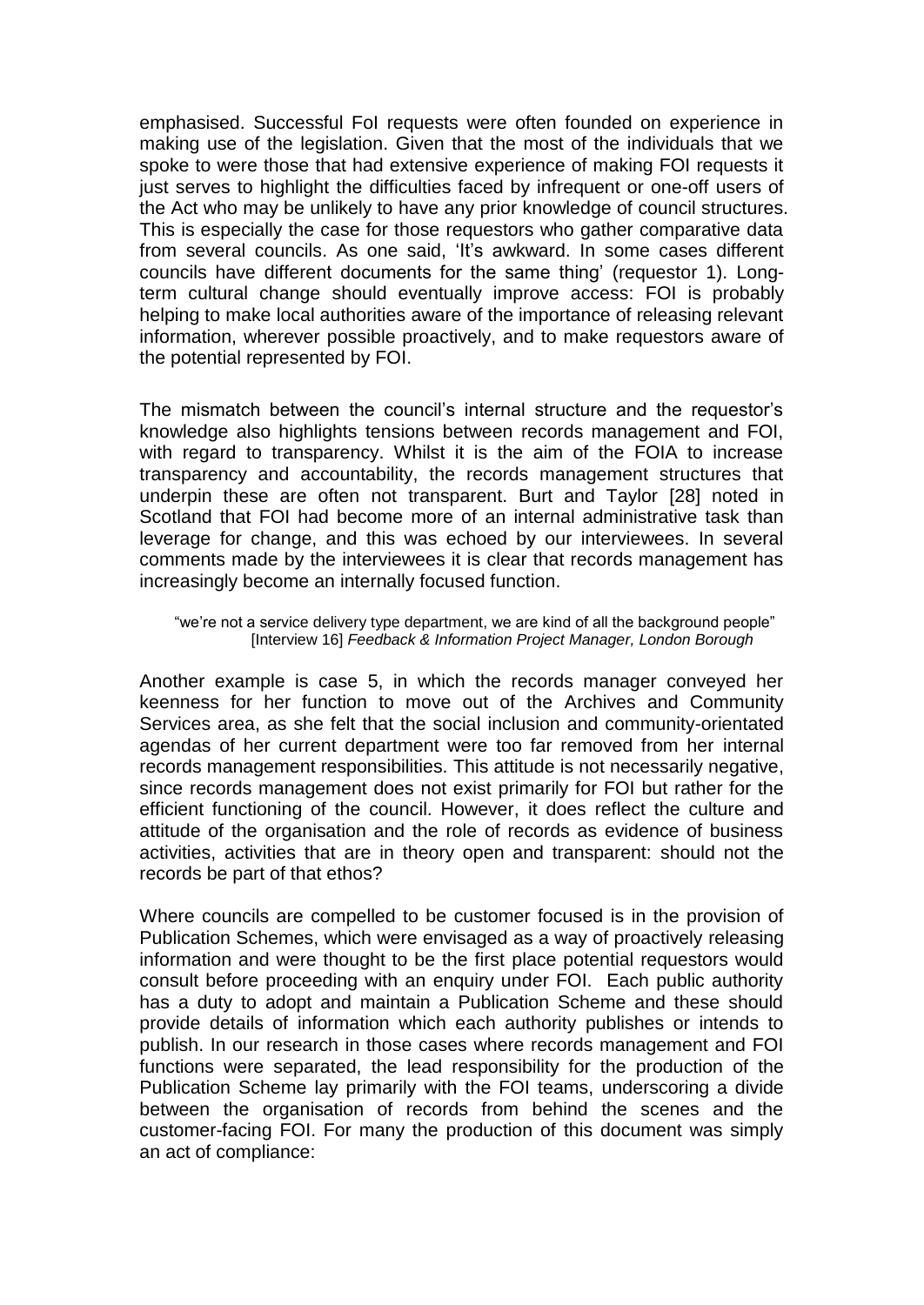"When we did the publication scheme it was seen very much as an exercise in compliance. We were told we had to have one and so we did it" [Interview 5] *Records Manager, County Council*

It is hardly surprising, therefore, given the lack of investment in these that the utility of the original publication schemes has been seen to be limited, with those produced being described as 'hopeless' (interview 11), 'a waste of time' and 'meaningless' (interview 14), 'not useful' (interview 15) and 'a dead loss' (interview 17). Council officers interviewed believed that the public did not consult them; one reason being that the e-government agenda had already instigated the revision of council websites to include a-z indexes and search engines. Google-type searches are more familiar ways in which the public navigate online information, rather than looking for and reading through a Publication Scheme. The requestors that we spoke to confirmed that they had consulted publication schemes in the past and were often directed to do so in response to a request, but none had found them useful. Requestors described these as 'absolutely useless' (focus group), 'hasn't been relevant' (requestor 4), does not 'make any difference' (requestor 8) and 'isn't good enough' (requestor 6). However, the new Publication Scheme to be introduced across councils in 2009 was seen in a more optimistic light by several of those interviewed (e.g. interviews 4, 11, 15 and 17). It remains to be seen whether the new schemes have actually improved the experience of users in identifying and requesting records.

FOI is not a quick route for resource discovery for researchers. With regard to copy deadlines for instance, requestors recognised that 'FOI based research from now on has to have no copy deadline' (focus group), that you 'have to think about it several weeks in advance' (requestor 7) and that 'you can't really do it to a tight deadline if you are working with FOI' (requestor 6). The approach whereby a response is supplied for the sake of complying can also be problematic if the quality of the information is not assured. For example, one of the requestors (requestor 11) reported a case where she had published figures supplied by the FOI Officer, which were in fact inaccurate, as she later discovered.

The cost limit may be a barrier in the legislation to the provision of quality information. The issue of cost was mentioned in only two of our interviews with council officers (interviews 14 and 18) as one exemption they often applied. Yet it was clear from our discussions with requestors that cost had been a frequent challenge to their requests (requestors 1, 2, 9, 11 and focus group),

"The usual one is that is that the paper records are going to take forever to look through them and so they excuse it on grounds of cost"

[Requestor 1] *Campaigner*

This challenge may be increasingly presented if local councils have to deal with increasing numbers of requests [36] and have inadequate records systems.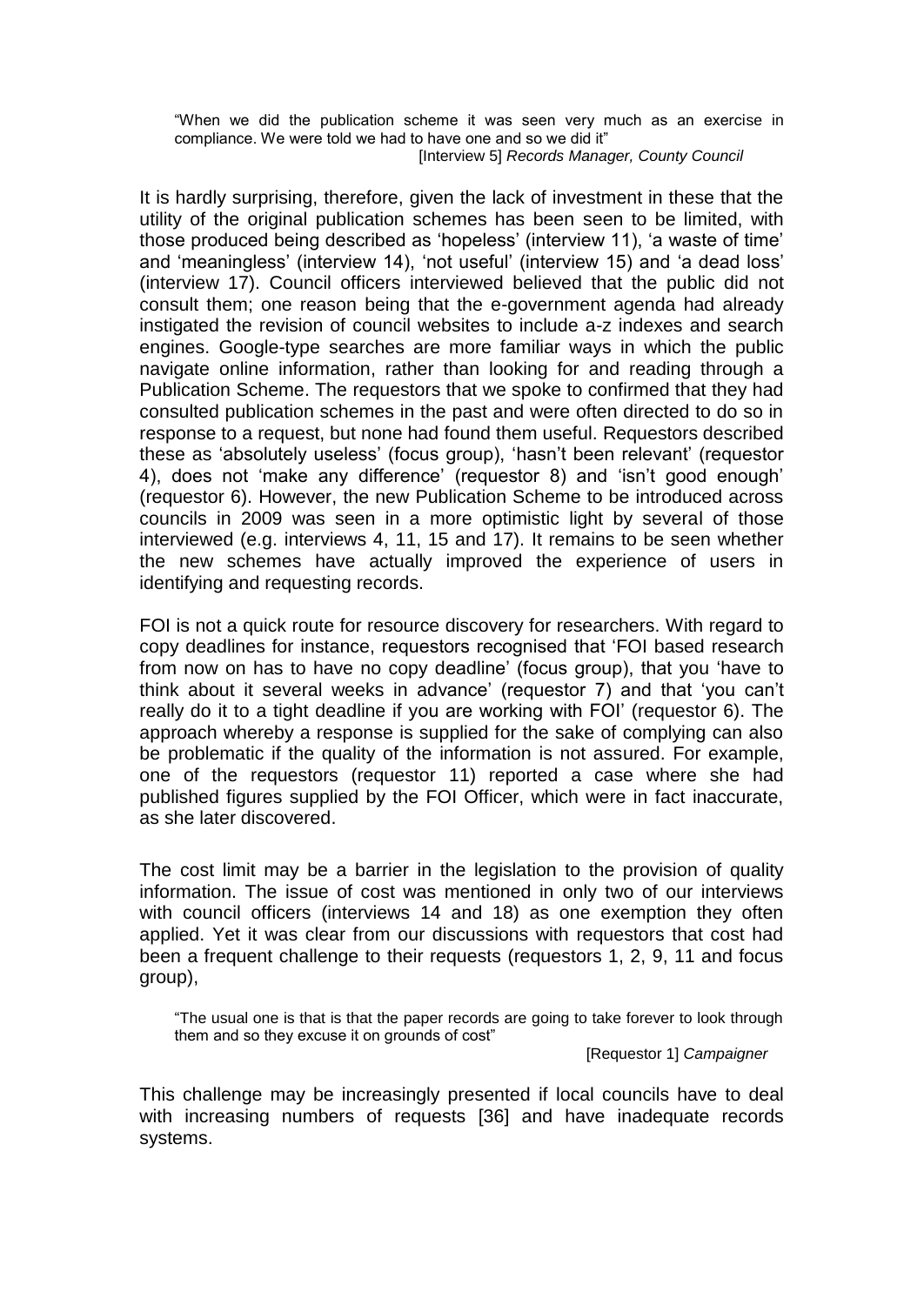"I mean we are a big council and now because there are so many requests, the extent to which I am certainly using 'going beyond the appropriate limit', it's probably the most common response. Didn't used to be. Quite often we use that and supply them with the information that we can do fairly readily"

[Interview 14] *FOIA & Data Protection Consultant, London Borough*

Yet, those individuals who have challenged the exemption of cost or requested substantiation for the estimated cost (requestors 1 and 9) have found that the information was supplied eventually and that the issue of cost was not as great as the council first envisaged, perhaps indicating that whoever was dealing with the request was unfamiliar with the records management systems, or that the cost of answering large or complicated requests was sometimes over-estimated.

"X:…sometimes when I ask local authorities for a piece of information, some just send it back the next day and others say that it costs over £600 to produce. I have my doubts about whether that's really true.

Interviewer: So have you ever challenged that? Have you ever asked for them to substantiate?

X: Yeah, I have and they tend to then produce it."

[Requestor 9] *Political researcher*

Others chose to narrow their initial request and submit several smaller requests instead (requestors 7 and 8) or ask what is available within the limit (requestor 11).

How the cost of finding information is calculated from a records management point of view remains an issue to be explored more fully. It also raises a certain dilemma in records management terms; if one council with a paperbased records management system takes longer to find something than another electronically-organised system, is the cost argument a valid challenge, if both systems function efficiently internally?

## **5. Conclusion**

To what extent do records management systems in local authorities and the FOIA facilitate access to information for requestors? How far do these mechanisms help or hinder openness and transparency for citizens? The research we carried out suggests that local authorities, certainly in London and the South East of England, are very varied in their culture and their systems. Requestors under FOI experience a very wide range of responses from different local authorities, perhaps as a result of different internal decision about how these functions should operate. Neighbouring large local authorities may give very different responses to the same FOI request.

The research highlights the need to have records management policies and systems in place. [35] In particular, if the FOI ethos of openness, access to information and transparency is to be reconciled with records management principles of controlled records disposal, then it is crucial that records be kept of the destruction process so that authorities cannot be accused of destroying records to avoid disclosure. Most councils in the study are failing to deal adequately with digital records in spite of the expertise and IT systems in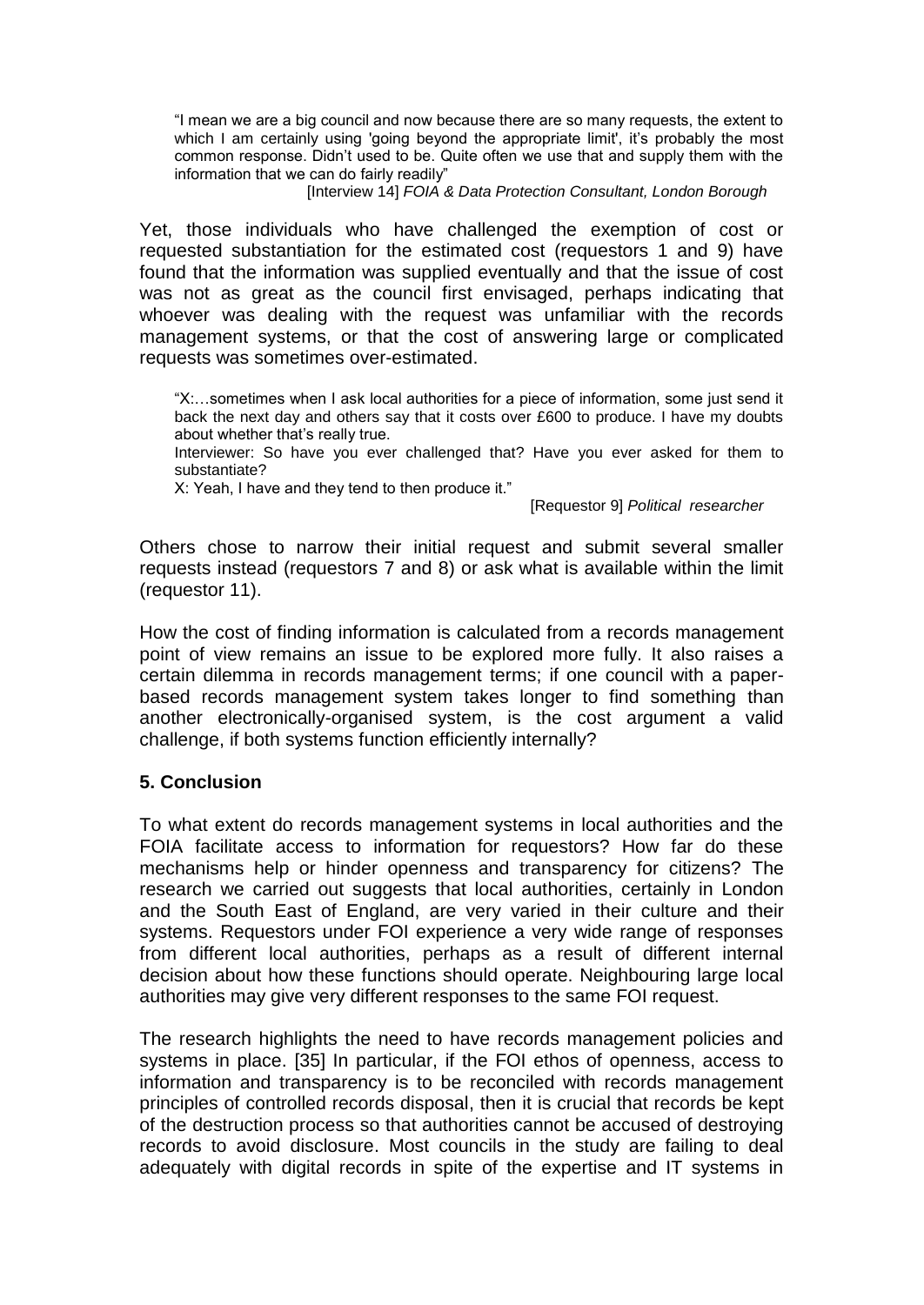place in many: much improved corporate-wide culture (as opposed to local or departmental piecemeal expertise) in favour of records management and including all digital records must be developed. What was more difficult to uncover was the contribution which records management specifically made to the ability of authorities to comply with the FOIA and the extent to which the user experience of FOI is affected by the management of records. Key lessons from the research suggest that FOI and records management functions should work together corporately to achieve success, with an emphasis on obtaining senior management leadership for achieving resources for records management. Leadership is also very important for ensuring the necessary culture of openness which ought to permeate a local authority. The importance of engaging in dialogue with the requestor to help them to clarify their request was raised many times. Users are often satisfied with simple information, but they appreciate an open dialogue, and may need help to understand how to use FOIA effectively with each local authority. User requirements and knowledge vary considerably, although many are becoming more sophisticated in their use of FOIA and experienced requestors are able to learn how to use FOIA to obtain information they need. Local authorities could be much more proactive in the release of information and many should work harder to fulfil the spirit of openness and citizen's access to public information. In a time of austerity in public finances, this may be hard to achieve.

## **References**

- [1] D. Mander (1989). "Records management in London local authorities." *Journal of the Society of Archivists* **10**(1).
- [2] E. Shepherd (1994). "Records Management in Britain a review of some developments in professional principles and practice" *Business Archives: Principles and Practice* **67**: 13-25.
- [3] P. Jones (1994). "Records management renaissance: the U.K. local government perspective." *Records Management Journal* **4**(1): 13-19.
- [4] TNA (2004). *Report on responses to the National Archives' consultation paper CP03/01: Proposed National Records and Archives Legislation. Proposals to change the current legislative provision for records management and archives*. London, The National Archives.
- [5] S. Davies and M. Ellis (2003). "Employment trends in the archive domain, 1993-2001." *Journal of the Society of Archivists* **24**(1): 15-24.
- [6] RMS (2003). *Retention Guidelines for Local Authorities. A guide produced by the Local Government Group of the Records Management Society of Great Britain*. London, Records Management Society of Great Britain.
- [7] Laming (2003). *Victoria Climbié Inquiry Report: Report of an inquiry by Lord Laming*. Stationary Office, London.
- [8] J. Whitman, J. McLeod, et al. (2001). "BIAP: Balancing information access and privacy." *Journal of the Society of Archivists* **22**(2): 253-274.
- [9] K. Barata (2002). *Archives in the Digital Age. A study for Resource*. London, Resource.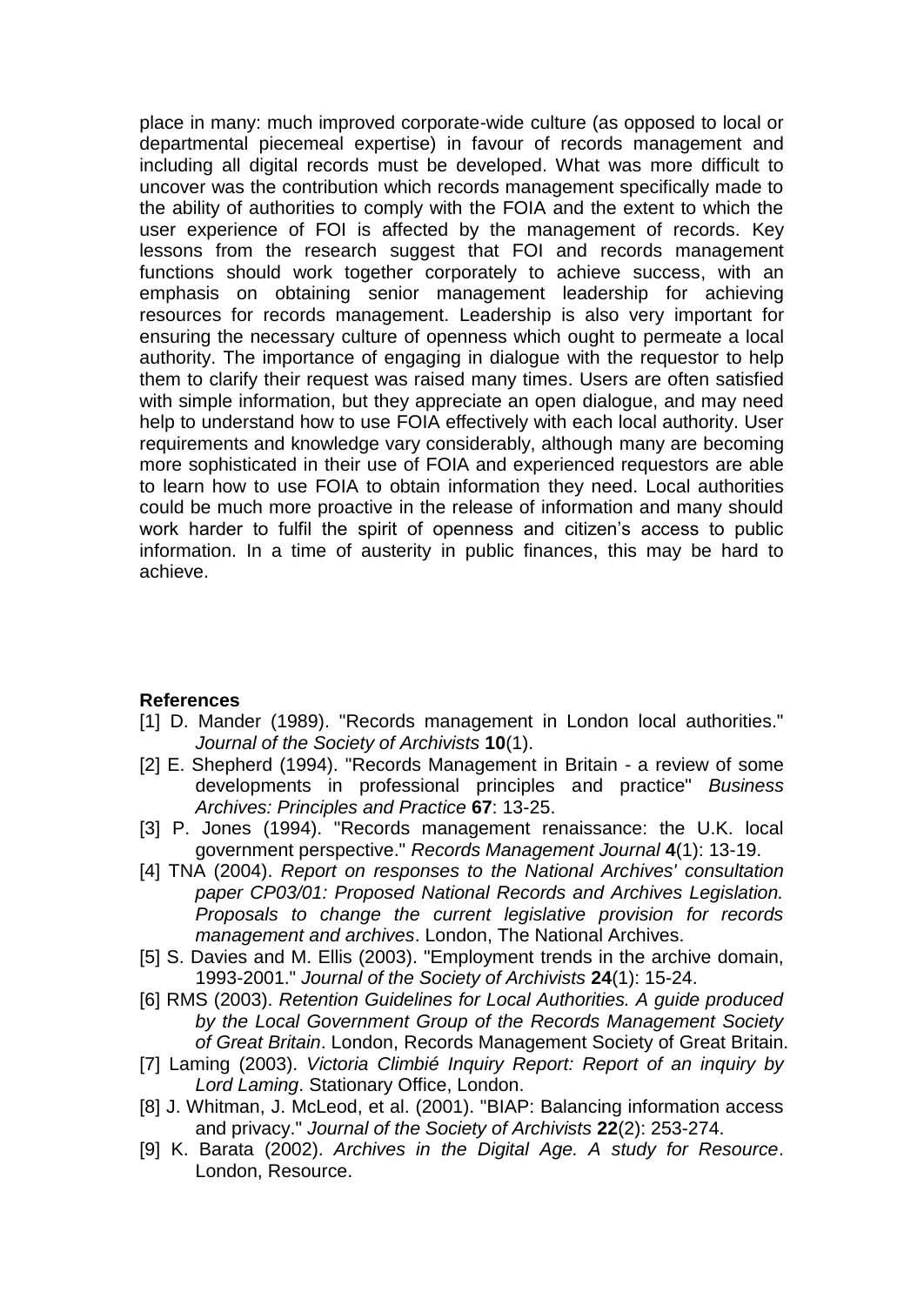- [10] NAO (2002). *Better Public Services Through E-Government*. London, National Audit Office.
- [11] P. Benyon-Davies and M. D. Williams (2003). "Evaluating electronic local government in the UK." *Journal of Information Technology* **18**(2): 137- 149.
- [12] I. McLoughlin and J. Cornford (2006). "Transformational change in the local state? Enacting e-government in English local authorities." *Journal of Management and Organization* **12**: 195-208.
- [13] ISO (2001). *ISO 15489-1, Information and documentation - records management, Part 1: General*. Geneva, International Organization for Standardization.
- [14] D. O. Stephens (2000). "International standards and best practice in RIM." *Information Management Journal* **34**(2): 68-71.
- [15] J. McLeod (2003). "Assessing the impact of ISO 15489." *Records Management Bulletin* **114**: 38.
- [16] J. McLeod (2003). "Assessing the impact of ISO 15489 a preliminary investigation." *Records Management Journal* **13**(2): 70-82.
- [17] J. McLeod (2004). "ISO 15489: helpful, hype or just not hot?" *Archives and Manuscripts* **32**(2): 90-113.
- [18] J. McLeod (2005). *Assessing the impact of ISO 15489: the first international standard for records management*. Northumbria, Northumbria University.
- [19] TNA (2002). *Lord Chancellor's Code of Practice on the Management of Records, issued under Section 46 of the Freedom of Information Act 2000*.
- [20] TNA and Ministry of Justice (2009). *Lord Chancellor's Code of Practice on the Management of Records, issued under Section 46 of the Freedom of Information Act 2000*. London, The National Archives.
- [21[\]http://www.ico.gov.uk/upload/documents/library/freedom\\_of\\_information/pr](http://www.ico.gov.uk/upload/documents/library/freedom_of_information/practical_application/freedom_of_information_ico_enforcement_strategy.pdf) [actical\\_application/freedom\\_of\\_information\\_ico\\_enforcement\\_strategy.](http://www.ico.gov.uk/upload/documents/library/freedom_of_information/practical_application/freedom_of_information_ico_enforcement_strategy.pdf) [pdf](http://www.ico.gov.uk/upload/documents/library/freedom_of_information/practical_application/freedom_of_information_ico_enforcement_strategy.pdf) (accessed on 9 June 2008).
- [22] J. Amos, J. Dobias, et al. (2008). *FOIA 2000 and local government in 2007: The experience of local authorities in England*. London, Constitution Unit, UCL.
- [23] J. Amos and S. Holsen (2005). *The Freedom of Information Act 2000. Survey of FOI officers one month after implementation: A pilot study*. London, Constitution Unit, UCL.
- [24] J. Amos and S. Holsen (2005). *Freedom of Information Act 2000: The first six months. The experience of local authorities in England*. London, Constitution Unit, UCL.
- [25] J. Amos and S. Holsen (2007). *FOIA 2000 and local government in 2006. The experience of authorities in England, Northern Ireland and Wales*. London, The Constitution Unit, UCL.
- [26] J. Amos, S. Holsen, et al. (2006). *Freedom of Information Act 2000: The first year. The experience of local authorities in England*. London, Constitution Unit, UCL.
- [27] J. Amos and D. Simpson (2007). *Improving Access to and use of Public Sector Information. Helping local authorities to develop good practice in the context of the Freedom of Information Act 2000*. A report for the Audit Commission. London, Constitution Unit, UCL.